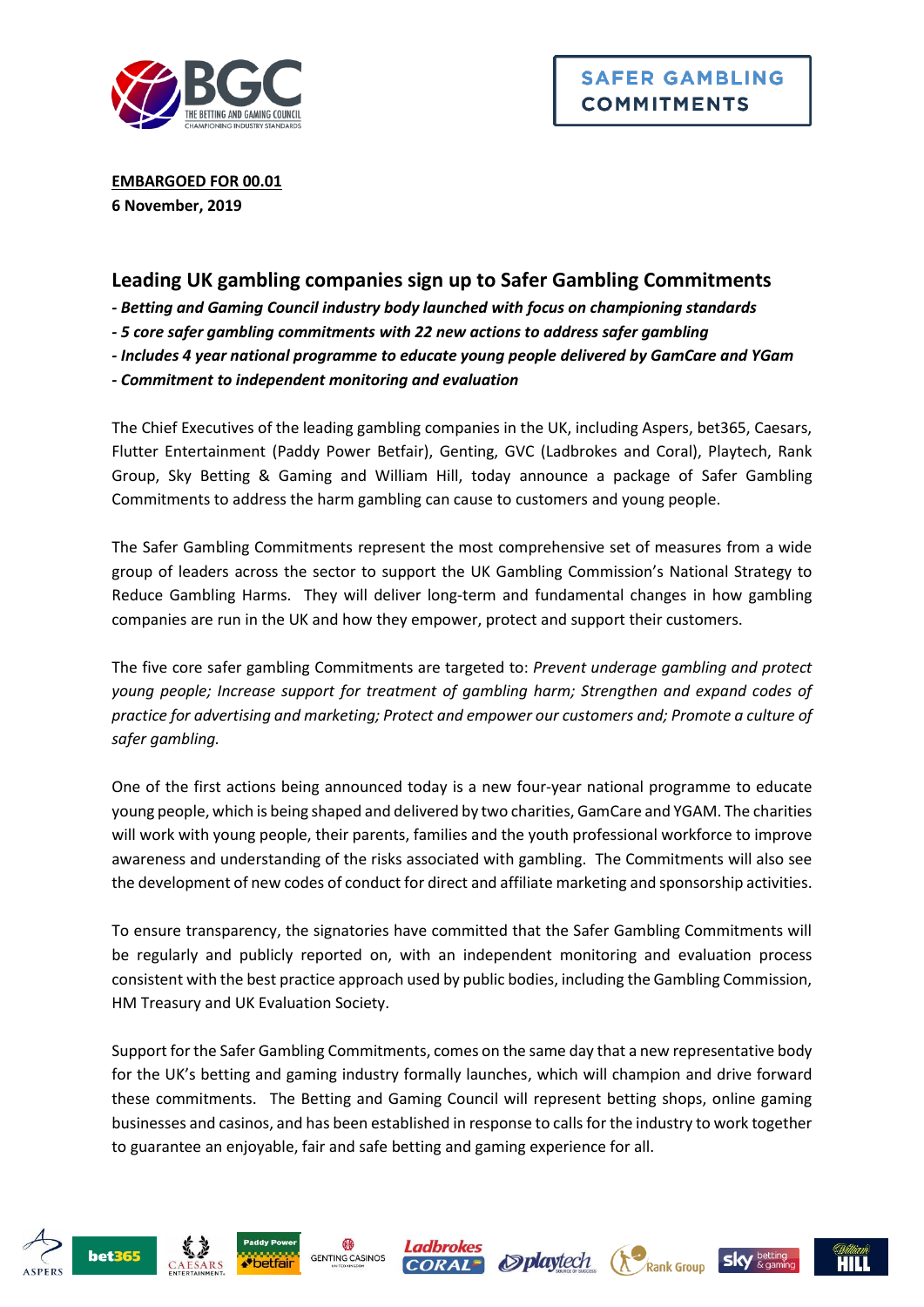Commenting on the announcement, Peter Jackson, Chief Executive of Flutter Entertainment, said:

"These commitments are an important step forward for the sector in their own right and also signal a genuine desire to ensure that acting responsibly is at the heart of our businesses."

Commenting on the announcement, Brigid Simmonds OBE, Chairman of the Betting and Gaming Council, said:

"The Betting and Gaming Council welcomes these commitments from the chief executives. This is a major step towards preventing underage gambling and addressing harm. Working together as an industry we will create a culture of safer gambling - increasing the competency of professionals who educate young people, increasing support for treatment, strengthening and expanding codes of practice and empowering consumers.

"These are commitments that the BGC will champion and drive forward to build public and institutional trust in our industry."

Commenting on the announcement, Tim Miller, Executive Director of the Gambling Commission, said:

"Through the National Strategy to Reduce Gambling Harms we have been clear on the important role for greater collaboration and partnership working across the industry, alongside robust regulatory action by us. We have been encouraged by moves across the industry in recent months to work together on player protection and hope that this programme marks another step forward by gambling companies in delivering on the ambitions in the National Strategy."

Commenting on the announcement, Anna Hemmings, Chief Executive of GamCare, said:

"The commitment to meet GamCare's Safer Gambling Standard and to work towards achieving our Advanced Level accreditation will drive a step-change in industry standards. We are also delighted to be working alongside YGAM to deliver our shared aspirations for youth education around gambling and the harms it can cause. Education is essential in ensuring that young people understand the risks of gambling and are able to make informed decisions about their participation in these activities and think critically about them before doing so."

Commenting on the announcement, Lee Willows, Founder & Chief Executive of YGAM (the Young Gamers & Gamblers Education Trust), said:

"In collaboration with GamCare we'll deliver a national education programme to raise awareness of the risks of gambling as well as help build digital resilience among young people. The transparent way in which this programme will be reported on and evaluated is helpful to aid public understanding of its impact and further raise awareness."

Ends.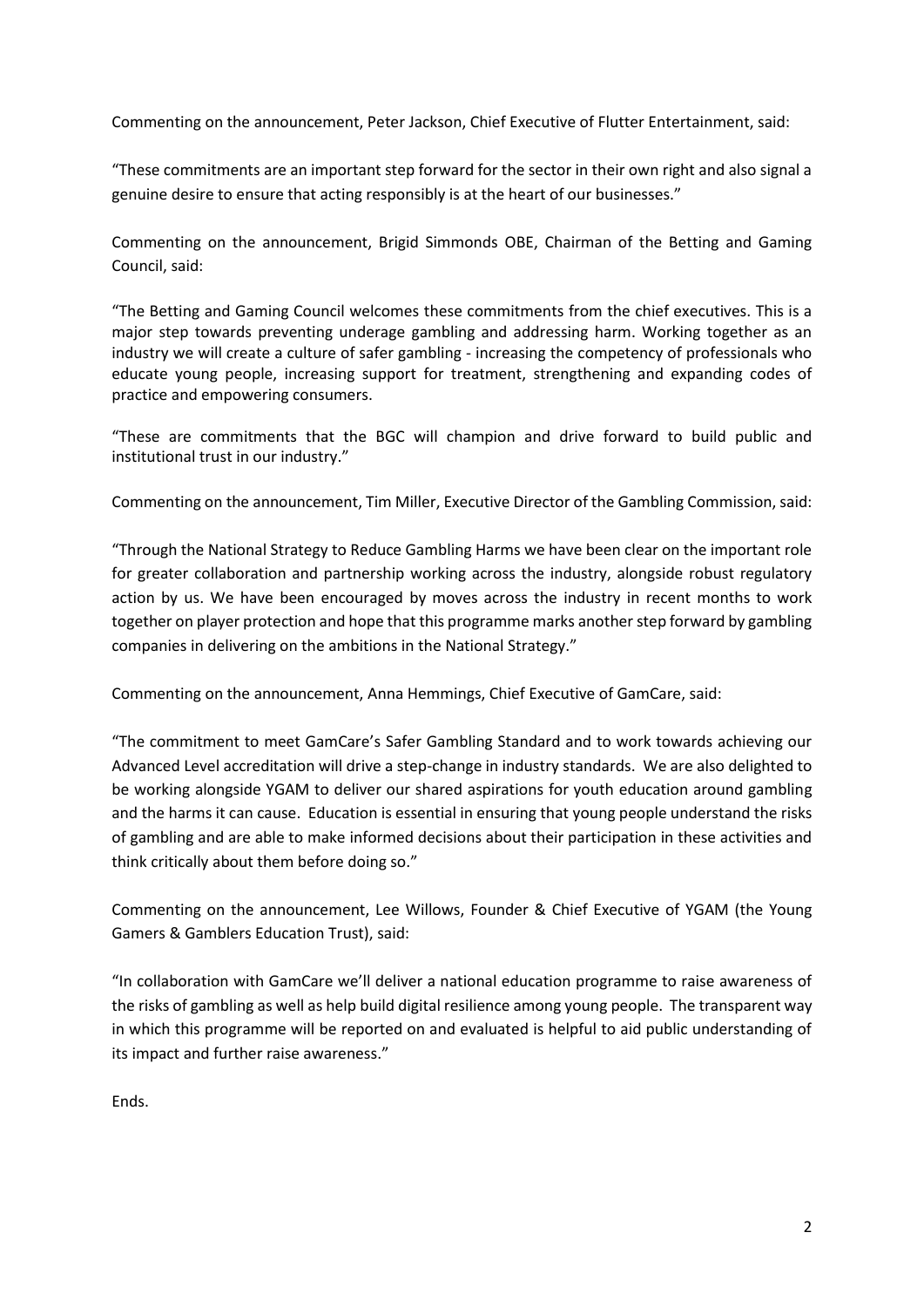### **Contacts:**

Betting and Gaming Council - Gary Follis: 020 7434 2111 or 07827 983 495 or media@bettingandgamingcouncil.com

Safer Gambling Commitments – Nigel Fairbrass (Eterna Partners): 07799 894 265 www.safergamblingcommitments.co.uk

#### **Notes to editors:**

### **About the Betting and Gaming Council**

The Betting and Gaming Council (BGC) is the new industry association for betting and gaming which represents betting shops, online betting and gaming businesses and casinos. The BGC, launched today  $(6<sup>th</sup> Nov)$  will represent around 90 percent of the betting and gaming market, and membership is open to all operators with a UK licence. Members will be required to adhere to a new BGC Code of Conduct. Its mission is to champion industry standards in betting and gaming to ensure an enjoyable, fair and safe betting and gaming experience for all customers.

### **Young People and Gambling**

The Gambling Commission published the 2019 Young People & Gambling survey in October which looks at gambling trends of 11 - 16-year-olds in Great Britain. The findings show that "11% of 11-16year olds that took part in the survey say they have spent their own money on gambling in the past seven days, compared with 14% in 2018. The long-term trend shows a decline in participation since the questions were first asked in 2011." The report can be found [here.](https://www.gamblingcommission.gov.uk/news-action-and-statistics/News/gambling-commission-publishes-the-2019-young-people-and-gambling-report)

### **About the Safer Gambling Commitments**

Development of the Safer Gambling Commitments was facilitated and coordinated by the Senet Group. They will be delivered by working groups and subject matter experts drawn from across the gambling industry.

Further detail on the Safer Gambling Commitments can be found at:

www.safergamblingcommitments.co.uk

## **Key actions under the Safer Gambling Commitments**

**1. Prevent underage gambling and protect young people:** prevent underage gambling on their platforms and introduce the most effective protections for early stage customers of any age-restricted product category

- Provide £10m of funding for a national education programme designed and delivered by relevant experts for children and young people over the next four years
- Work with the financial services industry to block gambling transactions on accounts held by under-18s
- Work with advertising bodies to explore using adtech to prevent under-18s seeing gambling adverts online